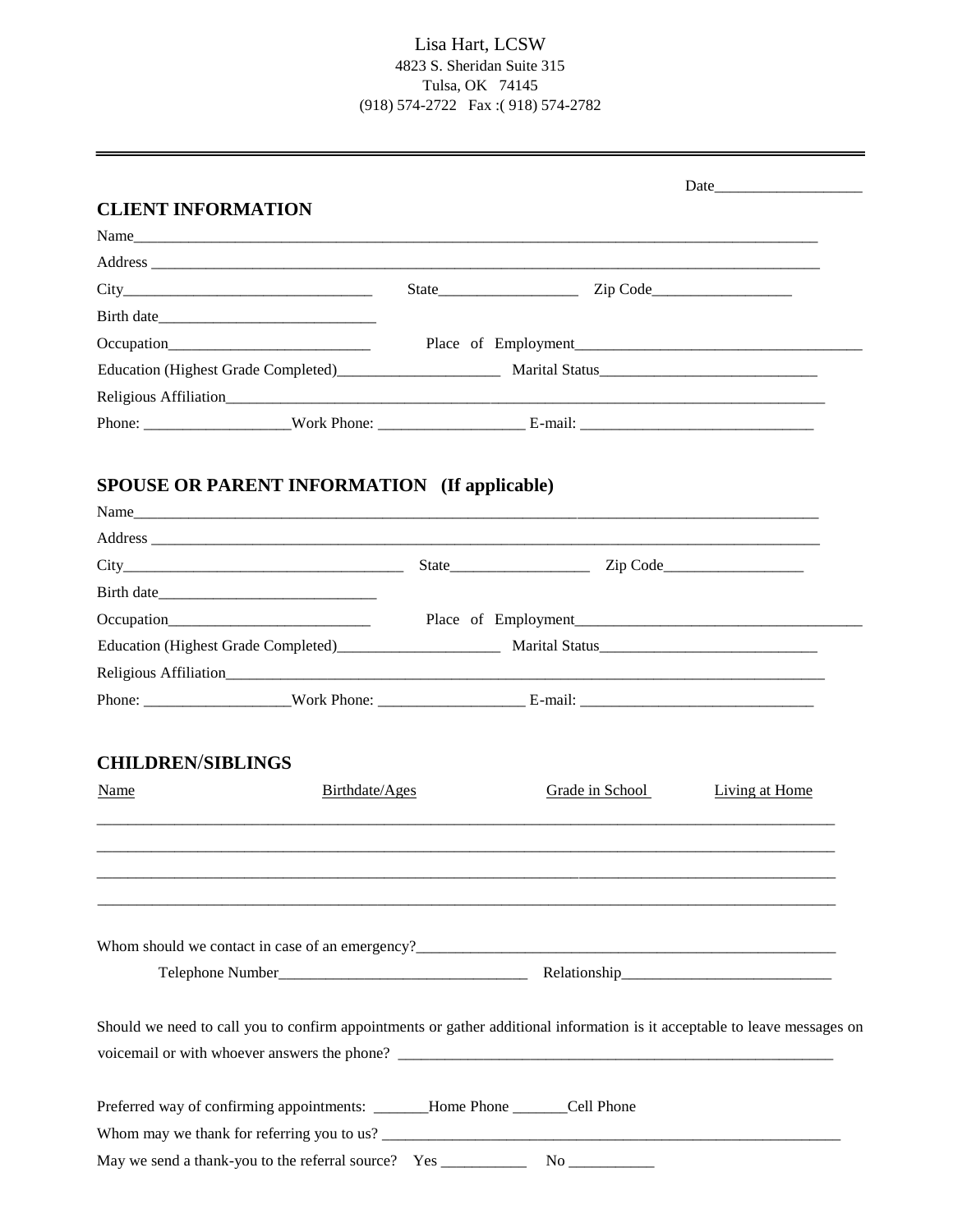**\_\_\_\_\_\_\_\_\_\_\_\_\_\_\_\_\_\_\_\_\_\_\_\_\_\_\_\_\_\_\_\_\_\_\_\_\_\_\_** 

1. Briefly describe the problem for which you are seeking help. \_\_\_\_\_\_\_\_\_\_\_\_\_\_\_\_\_\_\_\_\_\_\_\_\_\_\_\_\_\_\_\_\_\_\_\_\_\_\_\_\_

 $\overline{a}$  , and the contribution of the contribution of the contribution of the contribution of the contribution of the contribution of the contribution of the contribution of the contribution of the contribution of the co  $\overline{\phantom{a}}$  , and the contribution of the contribution of the contribution of the contribution of the contribution of the contribution of the contribution of the contribution of the contribution of the contribution of the \_\_\_\_\_\_\_\_\_\_\_\_\_\_\_\_\_\_\_\_\_\_\_\_\_\_\_\_\_\_\_\_\_\_\_\_\_\_\_\_\_\_\_\_\_\_\_\_\_\_\_\_\_\_\_\_\_\_\_\_\_\_\_\_\_\_\_\_\_\_\_\_\_\_\_\_\_\_\_\_\_\_\_\_\_\_\_\_\_\_\_\_\_\_\_\_\_\_ 2. How do you think we can best assist you?  $\overline{a_1}$  ,  $\overline{a_2}$  ,  $\overline{a_3}$  ,  $\overline{a_4}$  ,  $\overline{a_5}$  ,  $\overline{a_6}$  ,  $\overline{a_7}$  ,  $\overline{a_8}$  ,  $\overline{a_9}$  ,  $\overline{a_9}$  ,  $\overline{a_9}$  ,  $\overline{a_9}$  ,  $\overline{a_9}$  ,  $\overline{a_9}$  ,  $\overline{a_9}$  ,  $\overline{a_9}$  ,  $\overline{a_9}$  ,  $\overline{a_1}$  ,  $\overline{a_2}$  ,  $\overline{a_3}$  ,  $\overline{a_4}$  ,  $\overline{a_5}$  ,  $\overline{a_6}$  ,  $\overline{a_7}$  ,  $\overline{a_8}$  ,  $\overline{a_9}$  ,  $\overline{a_9}$  ,  $\overline{a_9}$  ,  $\overline{a_9}$  ,  $\overline{a_9}$  ,  $\overline{a_9}$  ,  $\overline{a_9}$  ,  $\overline{a_9}$  ,  $\overline{a_9}$  , 3. Who is your personal physician? 4. When was your last physical examination? 5. Please describe any physical disabilities or health problems.  $\overline{a_1}$  ,  $\overline{a_2}$  ,  $\overline{a_3}$  ,  $\overline{a_4}$  ,  $\overline{a_5}$  ,  $\overline{a_6}$  ,  $\overline{a_7}$  ,  $\overline{a_8}$  ,  $\overline{a_9}$  ,  $\overline{a_9}$  ,  $\overline{a_9}$  ,  $\overline{a_9}$  ,  $\overline{a_9}$  ,  $\overline{a_9}$  ,  $\overline{a_9}$  ,  $\overline{a_9}$  ,  $\overline{a_9}$  , \_\_\_\_\_\_\_\_\_\_\_\_\_\_\_\_\_\_\_\_\_\_\_\_\_\_\_\_\_\_\_\_\_\_\_\_\_\_\_\_\_\_\_\_\_\_\_\_\_\_\_\_\_\_\_\_\_\_\_\_\_\_\_\_\_\_\_\_\_\_\_\_\_\_\_\_\_\_\_\_\_\_\_\_\_\_\_\_\_\_\_\_\_\_\_\_\_\_ 6. Please list any medications you are now taking.  $\overline{a_1}$  ,  $\overline{a_2}$  ,  $\overline{a_3}$  ,  $\overline{a_4}$  ,  $\overline{a_5}$  ,  $\overline{a_6}$  ,  $\overline{a_7}$  ,  $\overline{a_8}$  ,  $\overline{a_9}$  ,  $\overline{a_9}$  ,  $\overline{a_9}$  ,  $\overline{a_9}$  ,  $\overline{a_9}$  ,  $\overline{a_9}$  ,  $\overline{a_9}$  ,  $\overline{a_9}$  ,  $\overline{a_9}$  ,  $\overline{a_1}$  ,  $\overline{a_2}$  ,  $\overline{a_3}$  ,  $\overline{a_4}$  ,  $\overline{a_5}$  ,  $\overline{a_6}$  ,  $\overline{a_7}$  ,  $\overline{a_8}$  ,  $\overline{a_9}$  ,  $\overline{a_9}$  ,  $\overline{a_9}$  ,  $\overline{a_9}$  ,  $\overline{a_9}$  ,  $\overline{a_9}$  ,  $\overline{a_9}$  ,  $\overline{a_9}$  ,  $\overline{a_9}$  , 7. Please describe any additional information that might be helpful in our understanding of the problem. \_\_\_\_\_\_\_\_\_\_\_\_\_\_\_\_\_\_\_\_\_\_\_\_\_\_\_\_\_\_\_\_\_\_\_\_\_\_\_\_\_\_\_\_\_\_\_\_\_\_\_\_\_\_\_\_\_\_\_\_\_\_\_\_\_\_\_\_\_\_\_\_\_\_\_\_\_\_\_\_\_\_\_\_\_\_\_\_\_\_\_\_\_\_\_\_\_\_ 8. Describe the type and frequency of your exercise. \_\_\_\_\_\_\_\_\_\_\_\_\_\_\_\_\_\_\_\_\_\_\_\_\_\_\_\_\_\_\_\_\_\_\_\_\_\_\_\_\_\_\_\_\_\_\_\_\_\_\_\_\_\_\_\_\_\_\_\_\_\_\_\_\_\_\_\_\_\_\_\_\_\_\_\_\_\_\_\_\_\_\_\_\_\_\_\_\_\_\_\_\_\_\_\_\_\_ \_\_\_\_\_\_\_\_\_\_\_\_\_\_\_\_\_\_\_\_\_\_\_\_\_\_\_\_\_\_\_\_\_\_\_\_\_\_\_\_\_\_\_\_\_\_\_\_\_\_\_\_\_\_\_\_\_\_\_\_\_\_\_\_\_\_\_\_\_\_\_\_\_\_\_\_\_\_\_\_\_\_\_\_\_\_\_\_\_\_\_\_\_\_\_\_\_\_ 9. Have you received psychiatric help or psychological counseling before? (Circle)YES NO If yes, with whom and dates? \_\_\_\_\_\_\_\_\_\_\_\_\_\_\_\_\_\_\_\_\_\_\_\_\_\_\_\_\_\_\_\_\_\_\_\_\_\_\_\_\_\_\_\_\_\_\_\_\_\_\_\_\_\_\_\_\_\_\_\_\_\_\_\_\_\_\_ **Please check any of the following symptoms/problems that pertain:**  $\Box$  Fears or phobias □ Shyness  $\Box$  Having to do things over and over  $\Box$  Intrusive thoughts  $\Box$  Making decisions  $\Box$  Need to be in control of everything □ Nightmares □ Relaxation □ Stress  $\Box$  Coping with a traumatic event □ Unresolved grief  $\Box$  Depression  $\square$  Unhappiness  $\Box$  Parenting Issues  $\Box$  Inferiority Feelings  $\Box$  Suicidal thoughts  $\Box$  Lack of ambition  $\Box$  Blocked emotions  $\Box$  Tiredness "Up-and-down" feelings □ Lack of Energy □ Loss/Increased Appetite  $\Box$  Sleep problems □ Concentration  $\square$  Procrastination □ Memory  $\Box$  Relationship problems  $\Box$  Loneliness  $\Box$  Discipline Anger/Temper  $\Box$  Frustration □ Self control □ Headaches □ Stomach Problems  $\Box$  Bowel Problems Health Problems □ Weight □ Sexual Problems  $\Box$  Alcohol or drug use □ Education Work □ Career choices □ Separation/Divorce □ Legal Matters

\_\_\_\_\_\_\_\_\_\_\_\_\_\_\_\_\_\_\_\_\_\_\_\_\_\_\_\_\_\_\_\_\_\_\_\_\_\_\_\_\_\_\_\_\_\_\_\_\_\_\_\_\_\_\_\_\_\_\_\_\_\_\_\_\_\_\_\_\_\_\_\_\_\_\_\_\_\_\_\_\_\_\_\_\_\_\_\_\_\_\_\_\_\_\_\_\_\_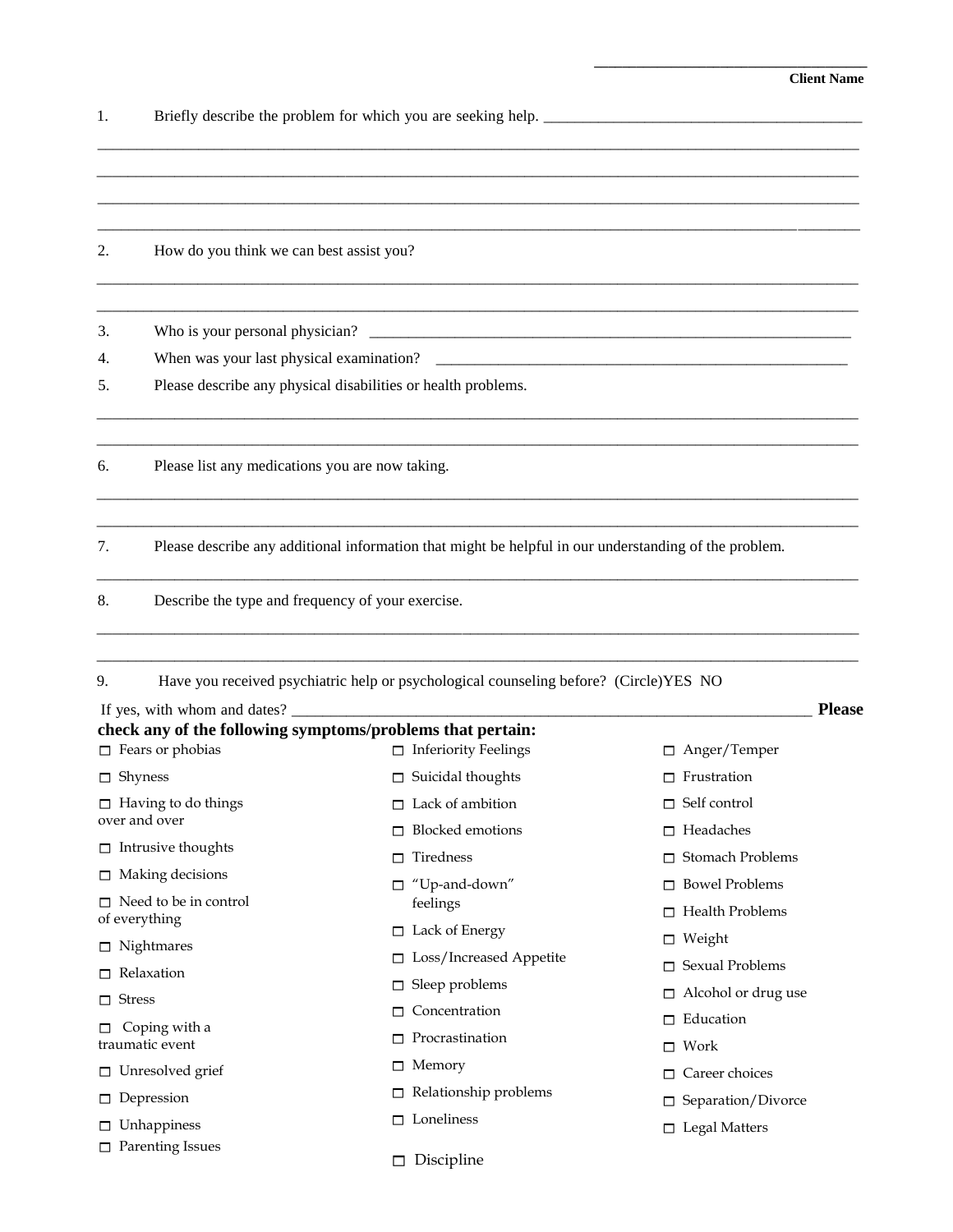# *CONSENT FOR TREATMENT AND ACCEPTANCE OF FINANCIAL RESPONSIBILITY*

I acknowledge by affixing my initials next to each of the following points that I have received, read, and understand the Client Information handout.

\_\_\_\_\_\_\_\_\_\_\_ 1) Confidentiality - I am aware that an authorized agent of my insurance carrier or other third party payer may request and be provided with information about the type(s), cost(s), and date(s) of any services or treatments I receive so that payment may be provided to my therapist.

2) Payment and Billing Policies - I am aware that I am responsible for payment in full for any charges for services provided on my behalf unless they are specific services provided under the benefit plans of my insurance and as designated in any contract between my therapist and my insurance company and its lawful delegates.

\_\_\_\_\_\_\_\_\_\_\_ 3) Financial Responsibility - I am aware that I may terminate treatment at any time without consequence, but that I will still be responsible for payment of the services I have received. I am aware that if I have not paid for services received, my treatment may be discontinued and my account turned over for collection.

\_\_\_\_\_\_\_\_\_\_\_ 4) Appointments and Cancellations - I am aware that any cancellations of appointments must be made at **least 24 hours in advance** of the appointment and if I do not cancel or do not show up I will be charged for that appointment.

5) Intra-agency Consultation - I am aware that my therapist may consult or share information with other members of the professional staff in the therapeutic office if such consultation can be expected to be helpful in dealing with a problem being discussed in therapy and that those staff may have access to relevant information in my client file. I am also aware that no information about me or my situation may be communicated to others outside this therapeutic office without my explicit permission unless such action is required by law.

 $\pm$  6) Risks of Psychotherapy - I am aware that the practice of psychotherapy is not an exact science and that predictions of the effects are not precise or guaranteed. I acknowledge that no guarantees have been made to me regarding the results of treatment or procedures provided by the therapist identified below.

\_\_\_\_\_\_\_\_\_\_\_\_ 7) Court Testimony and Custody Evaluations **–** I am aware that therapists make every effort to maintain client confidentiality and therefore do not testify in court regarding custody, divorce action, or other legal matters. I agree not to contact my therapist personally or via my attorney to testify in court. If my therapist is contacted or subpoenaed on my behalf for testimony, I agree to pay all court costs, legal fees, and hourly rates for my therapist's time.

8) Electronic Communications – Cell phones, faxes, texts, Skype, and email may be used on some occasions. I understand that the use of electronic communication compromises confidentiality.

 $\Box$  9) I do  $\Box$  do not  $\Box$  have questions about this consent for treatment/financial policy.

I do hereby seek and consent to participate in evaluation and or treatment with the therapist identified below.

\_\_\_\_\_\_\_\_\_\_\_\_\_\_\_\_\_\_\_\_\_\_\_\_\_\_\_\_\_\_\_\_\_\_\_\_\_\_\_\_\_\_\_\_\_\_\_\_\_\_\_\_\_\_\_\_\_\_\_\_\_\_\_\_\_\_\_\_\_\_\_\_\_\_\_\_\_\_\_\_\_\_\_\_\_\_\_\_\_\_\_\_

\_\_\_\_\_\_\_\_\_\_\_\_\_\_\_\_\_\_\_\_\_\_\_\_\_\_\_\_\_\_\_\_\_\_\_\_\_\_\_\_\_\_\_\_\_\_\_\_\_\_\_\_\_\_\_\_\_\_\_\_\_\_\_\_\_\_\_\_\_\_\_\_\_\_\_\_\_\_\_\_\_\_\_\_\_\_\_\_\_\_\_\_

Client Signature Date by the United States of the United States of the United States of Date

**Therapist** Date **Date**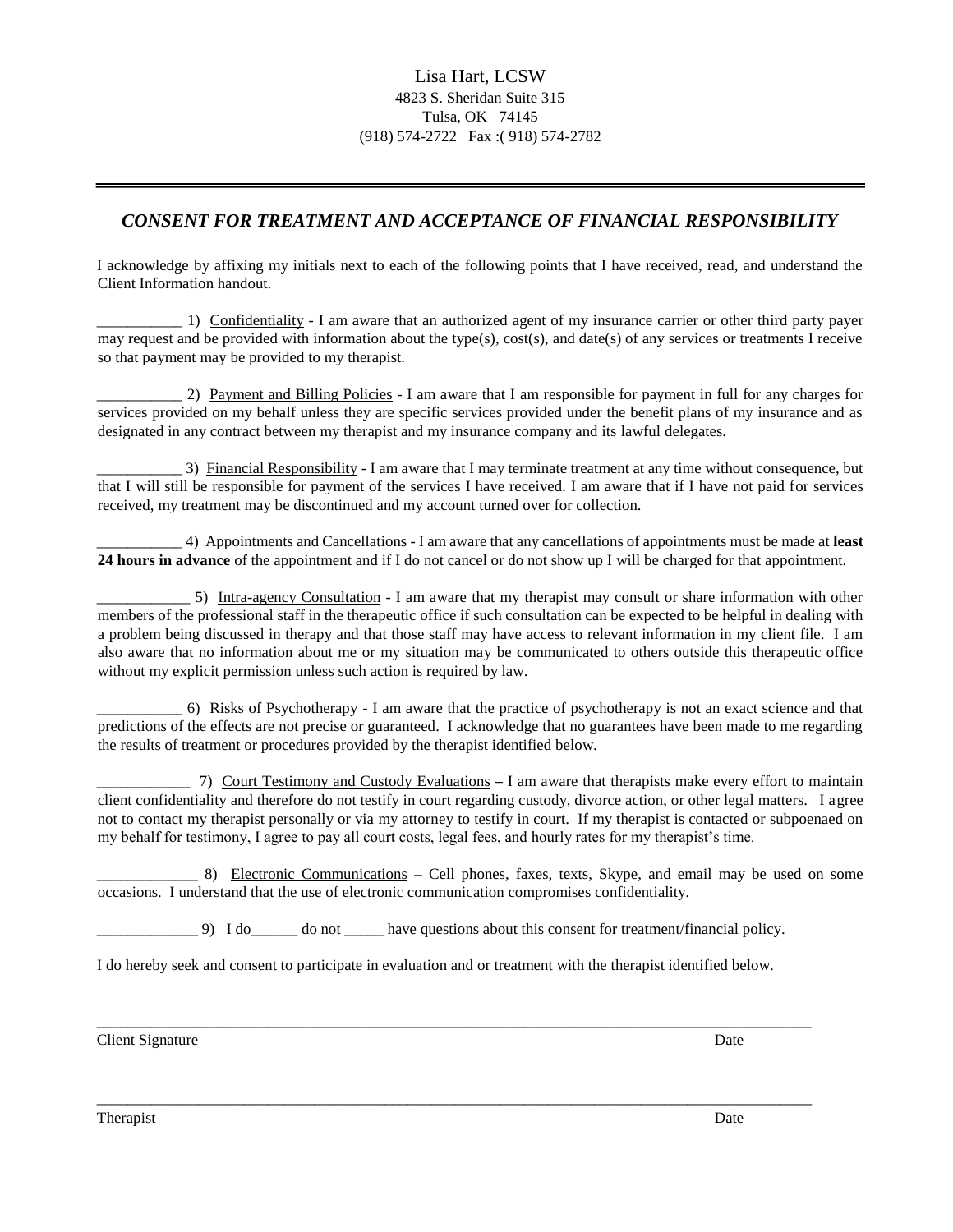## Lisa Hart, LCSW 4823 S. Sheridan Suite 315 Tulsa, OK 74145 (918) 574-2722 Fax :( 918) 574-2782

## **Business Policies**

Our experience has been that counseling and psychotherapy are most effective when expectations regarding fees, billing, insurance, reimbursement, and cancellation policies are understood by all parties in advance. Please review the information below, and feel free to ask if there are any questions.

## **FEES – Individual, Marital, or Family**

Other fees may be charged for specific services such as: hospital visits, consultation with attorneys or other professionals, structured group programs focusing on a particular topic, detailed psychological evaluations completed at the request of a physician or attorney, etc. In some situations, clients may be asked to complete psychological testing instruments. Fees for other test will be communicated in advance and vary according to the nature of the test.

### **Payment**

Fees for services are collected at the time services are provided. Payment may be made by check, cash, Visa or MasterCard. Checks should be made payable to **Lisa Hart, LCSW**. Payment for the non-insured portion of your bill (the "co-pay" or "co-insurance") is due at the time services are provided. In the event fees remain unpaid for an extended period

of time services may be discontinued. We reserve the right to retain a collection agency or attorney to collect unpaid fees after termination of therapy.

### **INSURANCE**

Health plans vary widely in their mental health benefits. It is your responsibility to familiarize yourself with the authorization procedures, reimbursement rate, limitations, and specific provisions of your health policy. Keep in mind that even if you have insurance, you are the one who is responsible for payment of your bill. This is true even if the insurance company withdraws authorization for services after the services have been received. We cannot take responsibility for negotiating settlements on any disputes with your insurance company.

### **CANCELLATIONS AND MISSED APPOINTMENTS**

If you cannot keep an appointment, please notify our office at least 24 hours in advance. **The regular session fee may be charged for appointments missed without notice or cancelled with less than 24 hours notice.** There is no charge for appointments cancelled due to illness or emergency if the office is notified prior to the scheduled appointment time.

My signature below indicates that I have read, that I understand, and that I agree to the business policies outlined above. I agree to assume financial responsibility for the cost of services to me or to the person whose name appears below. I authorize **Lisa Hart, LCSW** to act as my agent in helping me obtain payment from my insurance company (if applicable). I agree to the release of whatever information is necessary for the insurance company to process my claim. Unless I pay in full at the time of each session, I authorize my insurance company to pay benefits directly to **Lisa Hart, LCSW**. I permit a photocopy of this authorization to be used in placed of the original.

| Printed Name of Client: | Chent Date of Birth: |
|-------------------------|----------------------|
|-------------------------|----------------------|

Signature of Adult Client or Responsible Party:

\_\_\_\_\_\_\_\_\_\_\_\_\_\_\_\_\_\_\_\_\_\_\_\_\_\_\_\_\_\_\_\_\_\_\_\_\_\_\_\_\_\_\_\_\_\_\_\_\_\_\_\_\_\_\_\_\_\_\_\_\_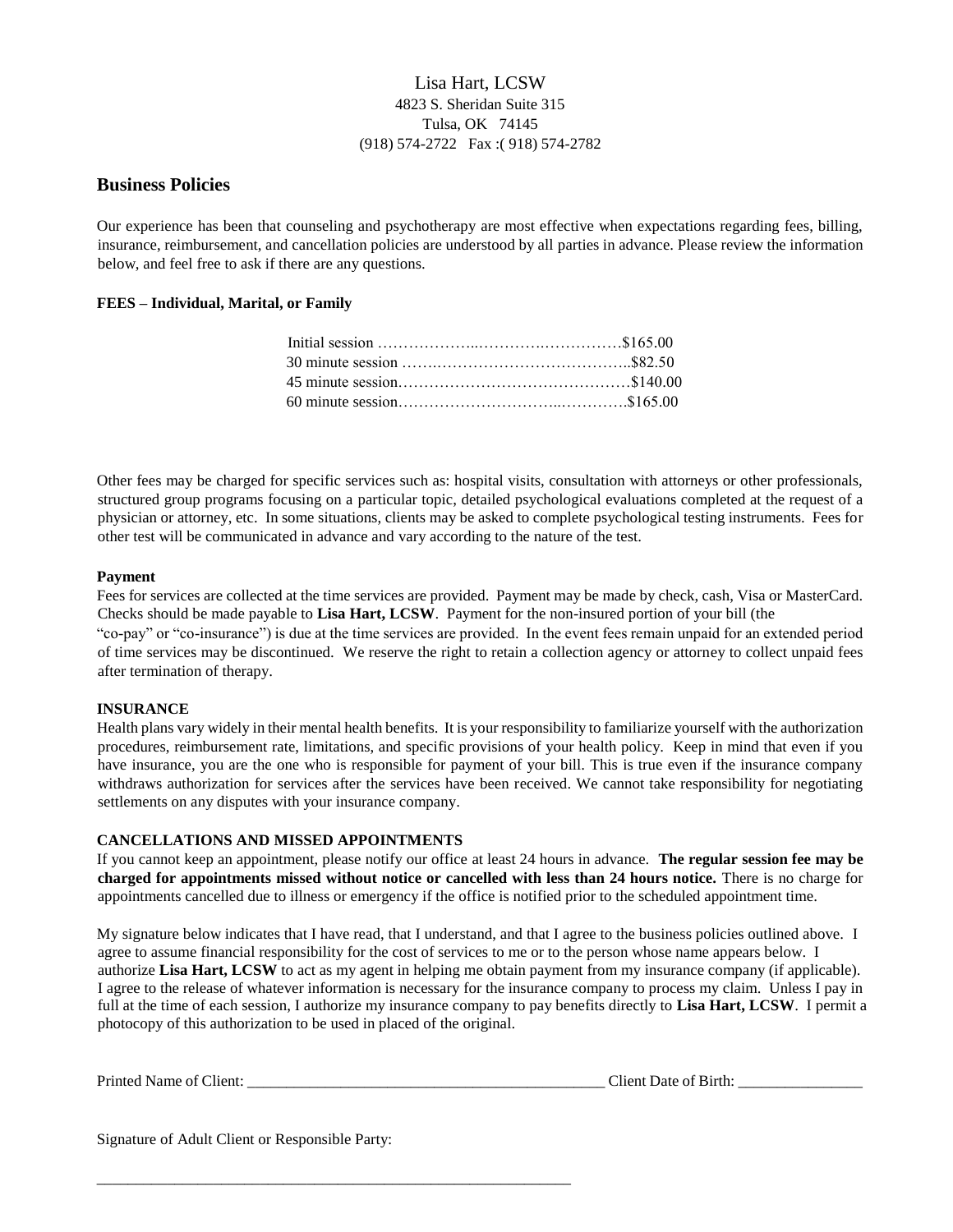## **Lisa Hart, LCSW Notice of Privacy Practices Effective Date**

### *This notice describes how medical information about you may be used and disclosed and how you can get access to this information. Please review this notice carefully.*

Your medical record may contain personal information about your health. This information may identify you and relate to your past, present or future physical or mental health condition and related health care services and is called Protected Health Information (PHI). This Notice of Privacy Practices describes how we may use and disclose your PHI in accordance with applicable law. It also describes your rights regarding how you may gain access to and control your PHI. We are required by law to maintain the privacy of PHI and to provide you with notice of our legal duties and privacy practices with respect to PHI. We are required to abide by the terms of this Notice of Privacy Practices. We reserve the right to change the terms of our Notice of Privacy Practices at any time. Any new Notice of Privacy Practices will be effective for all PHI that we maintain at that time. We will provide you with a copy of the revised Notice of Privacy Practices by posting a copy on our website, sending a copy to you in the mail upon request or providing one to you at your next appointment.

#### **How we may use and disclose health care information about you:**

**For Care or Treatment**: Your PHI may be used and disclosed to those who are involved in your care for the purpose of providing, coordinating, or managing your services. This includes consultation with clinical supervisors or other team members. Your authorization is required to disclose PHI to any other care provider not currently involved in your care. *Example: If another physician referred you to us, we may contact that physician to discuss your care. Likewise, if we refer you to another physician, we may contact that physician to discuss your care or they may contact us.* 

**For Payment:** Your PHI may be used and disclosed to any parties that are involved in payment for care or treatment. If you pay for your care or treatment completely out of pocket with no use of any insurance, you may restrict the disclosure of your PHI for payment. *Example: Your payer may require copies of your PHI during the course of a medical record request, chart audit or review.* 

**For Business Operations:** We may use or disclose, as needed, your PHI in order to support our business activities including, but not limited to, quality assessment activities, employee review activities, licensing, and conducting or arranging for other business activities. We may also disclose PHI in the course of providing you with appointment reminders or leaving messages on your phone or at your home about questions you asked or test results. *Example: We may share your PHI with third parties that perform various business activities (e.g., Council on Accreditation or other regulatory or licensing bodies) provided we have a written contract with the business that requires it to safeguard the privacy of your PHI.* 

**Required by Law:** Under the law, we must make disclosures of your PHI available to you upon your request. In addition, we must make disclosures to the Secretary of the Department of Health and Human Services for the purpose of investigating or determining our compliance with the requirements of the Privacy Rule, if so required.

**Without Authorization**: Applicable law and ethical standards permit us to disclose information about you without your authorization only in a limited number of other situations. Examples of some of the types of uses and disclosures that may be made without your authorization are those that are:

- Required by Law, such as the mandatory reporting of child abuse or neglect or mandatory government agency audits or investigations (such as the health department)
- Required by Court Order
- Necessary to prevent or lessen a serious and imminent threat to the health or safety of a person or the public. If information is disclosed to prevent or lessen a serious threat it will be disclosed to a person or persons reasonably able to prevent or lessen the threat, including the target of the threat.